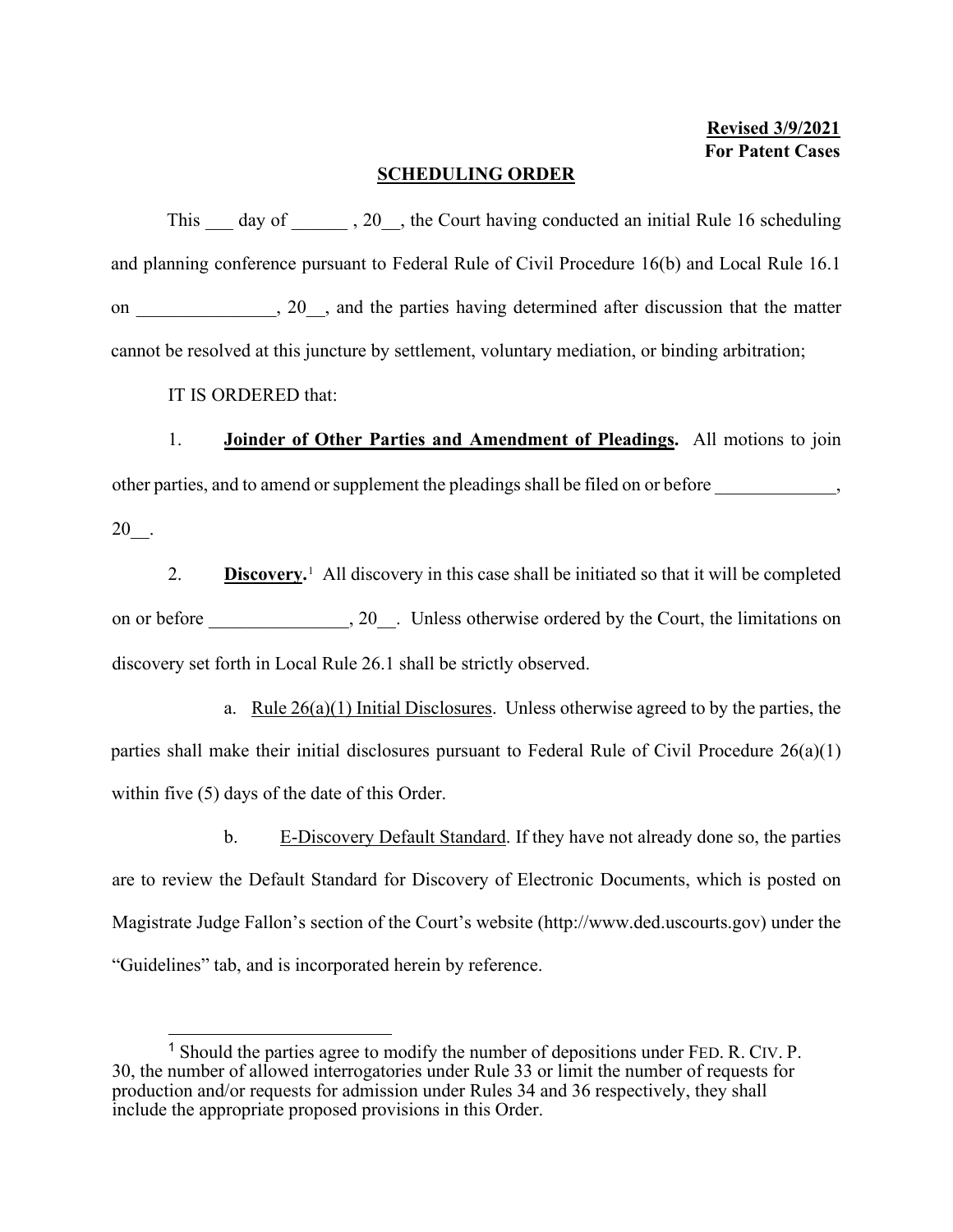c. Document Production. Document production shall be completed on or before the contract of the contract of the contract of the contract of the contract of the contract of the contract of the contract of the contract of the contract of the contract of the contract of the contract of the con

d. Interrogatories. A maximum of interrogatories shall be served by each party to any other party.

e. Contention Interrogatories. In the absence of agreement among the parties, contention interrogatories, if filed, shall first be addressed by the party with the burden of proof no later than the date established for the completion of document production, with the responsive answers due within thirty (30) days thereof. The adequacy of all such interrogatory answers shall be judged by the level of detail each party provides; i.e., the more detail a party provides, the more detail a party shall receive.

f. Requests for Admission. A maximum of \_\_\_ requests for admission shall be served by each party to any other party.

g. Depositions.

i. Timing. In the absence of agreement among the parties or by order of the court, no deposition (other than those noticed under Fed. R. Civ. P. 30(b)(6)) shall be scheduled prior to the completion of document production.

ii. Limitation on Hours for Deposition Discovery. Each side is limited to a maximum of \_\_\_ hours for taking fact depositions.

iii. Location of Depositions. Any party or representative (officer, director, or managing agent) of a party filing a civil action in this district court must ordinarily be required, upon request, to submit to a deposition at a place designated within this district. Exceptions to this general rule may be made by order of the Court. A defendant who becomes a counterclaimant,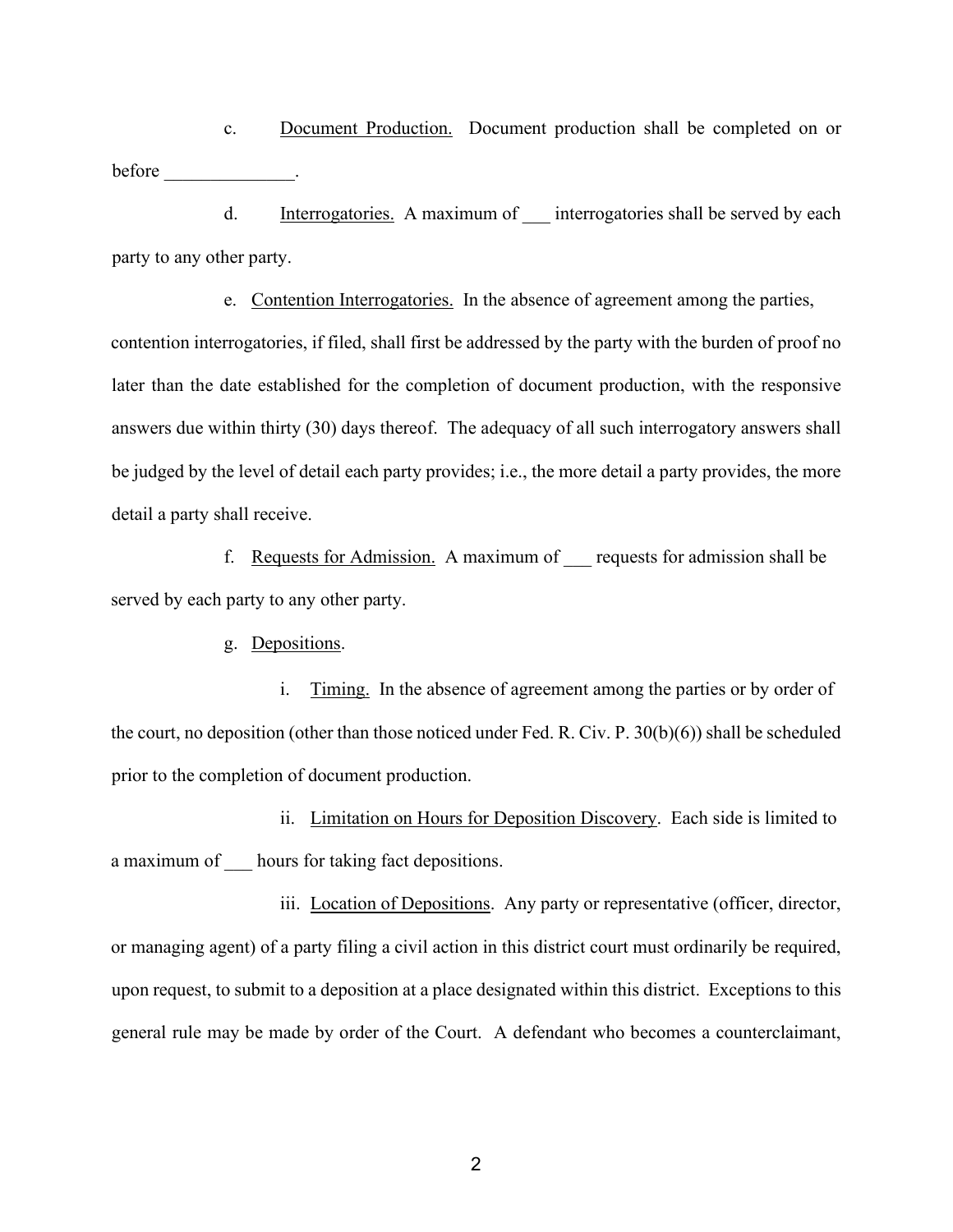cross-claimant, or third-party plaintiff shall be considered as having filed an action in this Court for the purpose of this provision.

h. Disclosure of Expert Testimony.

i. For the party who has the initial burden of proof on the subject matter, the initial Federal Rule 26(a)(2) disclosure of expert testimony is due on or before  $, 20$ .

ii. The supplemental disclosure to contradict or rebut evidence on the same matter identified by another party is due on or before  $, 20$ .

iii. Reply expert reports from the party with the initial burden of proof are due on or before \_\_\_\_\_\_\_\_.

iv. No other expert reports will be permitted without either the consent of all parties or leave of the Court. Along with the submissions of the expert reports, the parties shall advise of the dates and times of their experts' availability for deposition.

i. Objections to Expert Testimony. To the extent any objection to expert testimony is made pursuant to the principles announced in *Daubert v. Merrell Dow Pharm., Inc.*, 509 U.S. 579 (1993), as incorporated in Federal Rule of Evidence 702, it shall be made by motion no later than the deadline for dispositive motions set forth herein, unless otherwise ordered by the Court.

j. Fact Witnesses to be Called at Trial.

i. Within one (1) month following the close of expert discovery, each party shall serve on the other parties a list of each fact witness (including any expert witness who is also expected to give fact testimony), who has previously been disclosed during discovery and that it intends to call at trial.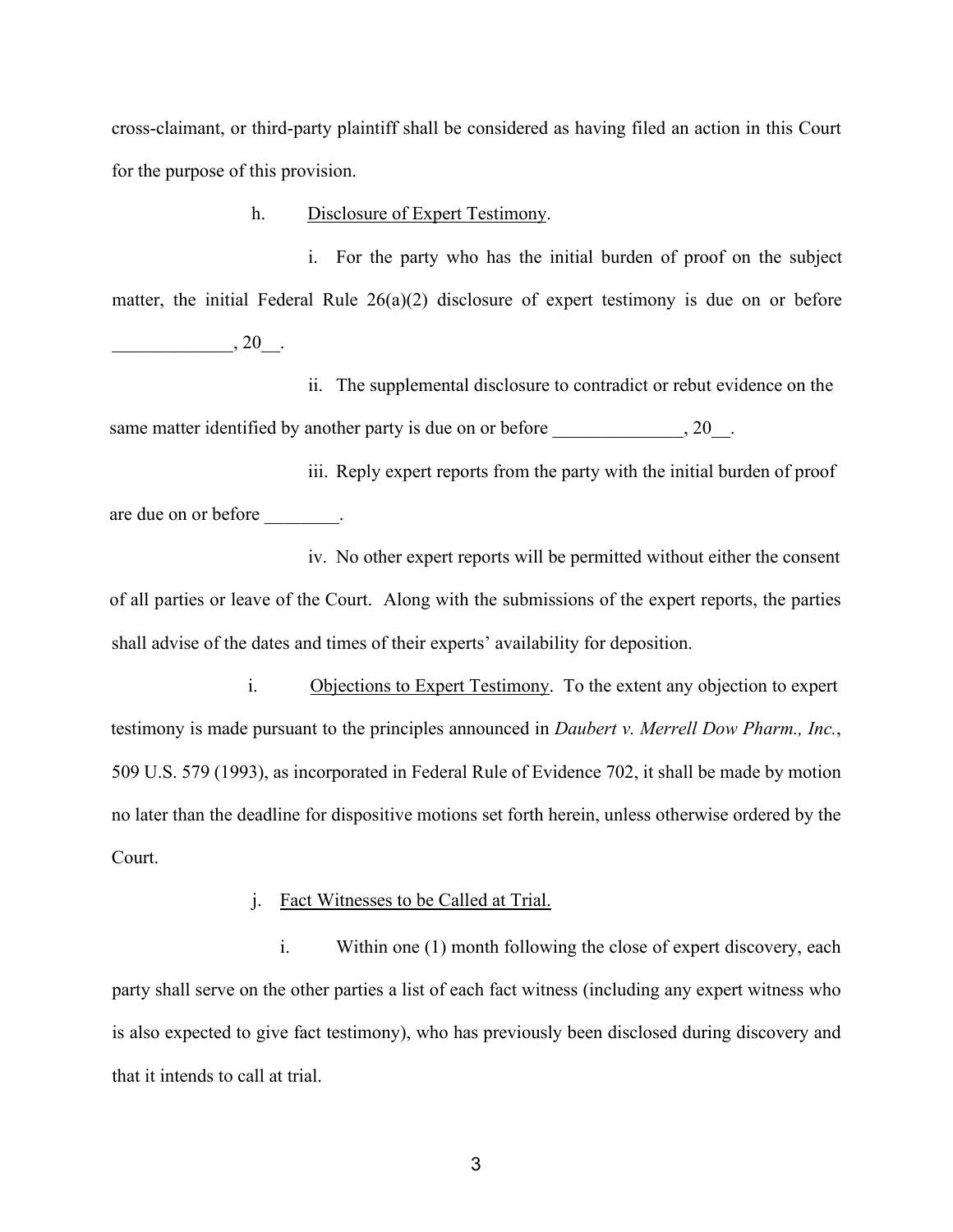ii. Within one (1) month of receipt of such fact witness list, each party shall serve a list of each rebuttal fact witness that it intends to call at trial.

iii. The parties shall have the right to depose any such fact witnesses who have not previously been deposed in this case. Such deposition shall be held within one (1) month after service of the list of rebuttal fact witnesses and shall be limited to twenty (20) hours per side in the aggregate unless extended by agreement of the parties or upon order of the court upon good cause shown.

## k. Discovery Matters and Disputes Relating to Protective Orders.

i. Should counsel find they are unable to resolve a discovery matter or those other matters covered by this paragraph,<sup>[2](#page-3-0)</sup> the moving party (*i.e.*, the party seeking relief from the Court) shall file a "[Joint] Motion for Teleconference To Resolve [Protective Order or Discovery] Dispute." The suggested text for this motion can be found in Magistrate Judge Fallon's section of the Court's website in the "Forms" tab, under the heading "Discovery Matters–Motion to Resolve Discovery Disputes."

ii. The Court will thereafter order a discovery telephone conference and deadlines for submissions. On the date set by the Court, generally not less than seventy-two (72) hours prior to the conference, excluding weekends and holidays, the party seeking relief shall file with the Court a letter, not to exceed four (4) pages, in no less than 12-point font, outlining the issues in dispute and its position on those issues. This submission shall include a proposed order, attached as an exhibit, setting out the nature of the relief requested. The parties shall file any

<span id="page-3-0"></span><sup>2</sup> Counsel are expected to *verbally* discuss the issues/concerns before seeking the Court's intervention.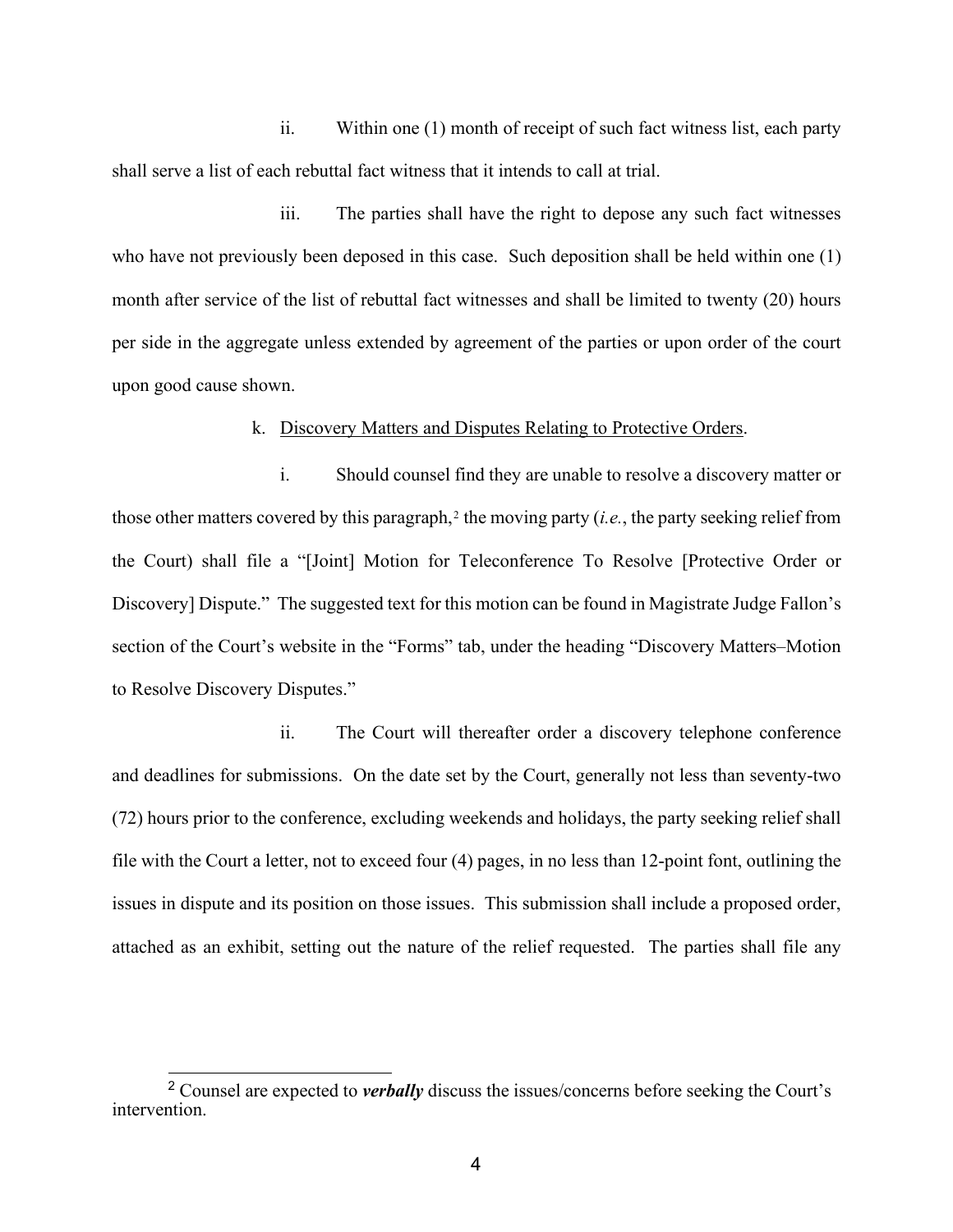exhibits associated with their respective letter submissions as separate, individual attachments within the docket entry for the letter.

iii. On the date set by the Court, generally not less than forty-eight (48) hours prior to the conference, excluding weekends and holidays, any party opposing the application for relief may file a letter, not to exceed four (4) pages, in no less than 12-point font, outlining that party's reason for its opposition.

iv. Two (2) courtesy copies of the letters are to be hand delivered to the Clerk's Office within one hour of e-filing. All courtesy copies shall be double-sided.

v. Should the Court find further briefing necessary upon conclusion of the telephone conference, the Court will order it.

vi. Disputes or issues regarding protective orders, or motions for extension of time for briefing case dispositive motions which are related to discovery matters are to be addressed in accordance with this paragraph.

3. **Application to Court for Protective Order.** Should counsel find it will be necessary to apply to the Court for a protective order specifying terms and conditions for the disclosure of confidential information, counsel should confer and attempt to reach an agreement on a proposed form of order and submit it to the Court within ten (10) days from the date of this Order. Should counsel be unable to reach an agreement on a proposed form of protective order, counsel must follow the provisions of Paragraph 2(j) above.

Any proposed protective order should include the following paragraph:

Other Proceedings. By entering this order and limiting the disclosure of information in this litigation, the Court does not intend to preclude another court from finding that information may be relevant and subject to disclosure in another case. Any person or party subject to this order who in other proceedings becomes subject to a motion to disclose another party's information designated "confidential" [the parties should list any other level of designation,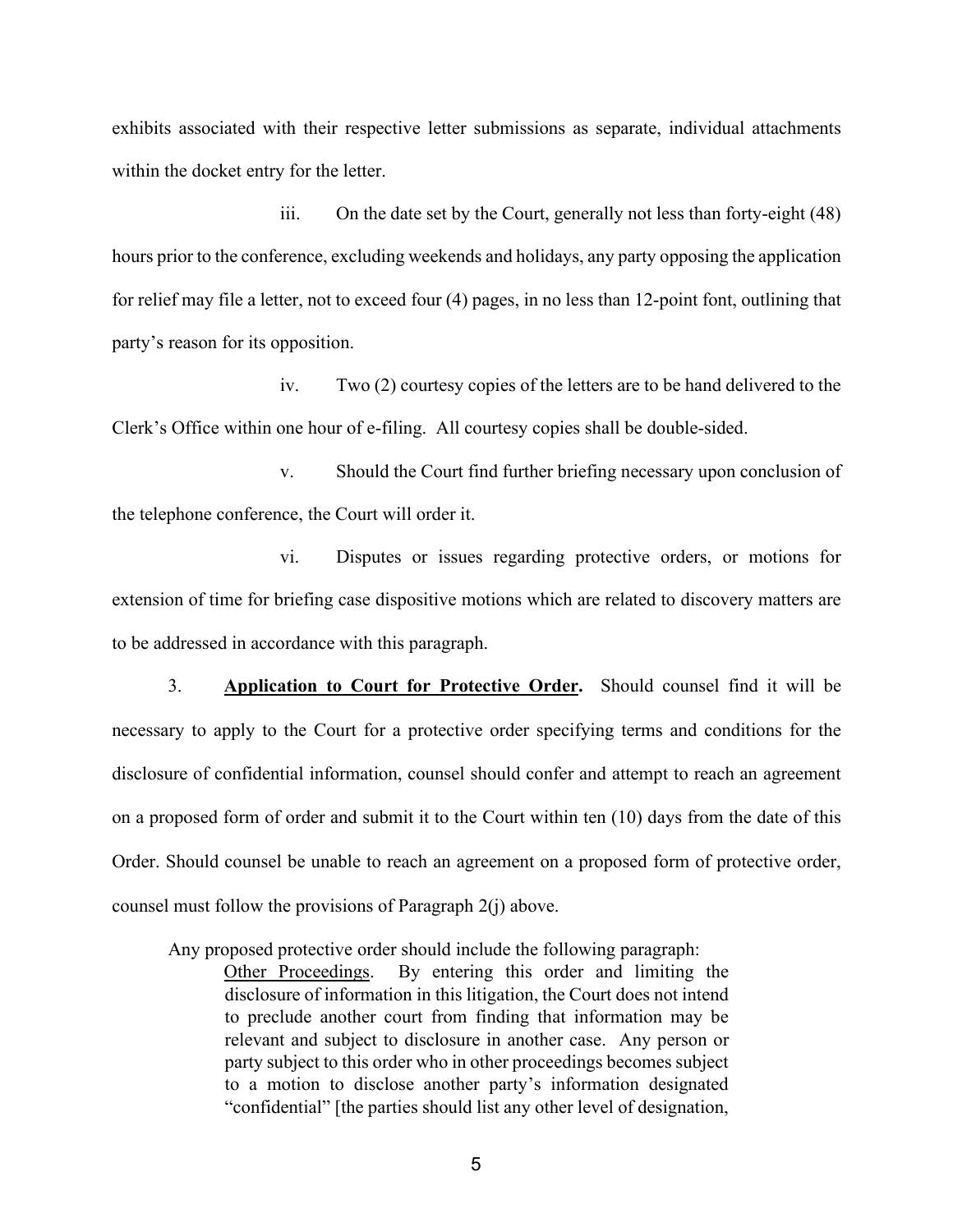such as "highly confidential," which may be provided for in the protective order] pursuant to this order shall promptly notify that party of the motion so that party may have an opportunity to appear and be heard in the other proceeding.

4. **Papers Filed Under Seal.** When filing papers under seal, counsel should deliver to the Clerk an original and one (1) copy of the papers. In accordance with section G of the Administrative Procedures Governing Filing and Service by Electronic Means, a redacted version of any sealed document shall be filed electronically within seven (7) days of the filing of the sealed document.

5. **Courtesy Copies.** The parties shall provide to the Court two (2) courtesy copies of all briefs and one (1) courtesy copy of any other document filed in support of any briefs (i.e., appendices, exhibits, declarations, affidavits, etc.). This provision also applies to papers filed under seal.

6. **ADR Process.** This matter will be discussed during the Rule 16 scheduling conference.

7. **Interim Status Report.** On \_\_\_\_\_\_\_\_\_\_\_, 20\_, counsel shall submit a joint interim report to the Court on the nature of the matters in issue and the progress of discovery to date.

8. **Status Conference.** On 20, the Court will hold a Rule 16(a), (b) and (c) conference by telephone with counsel beginning at \_\_\_\_\_\_ \_.m. Plaintiff's counsel shall initiate the telephone call. At the time of this conference, counsel shall also be prepared to discuss the progress, if any, of settlement discussions and shall be prepared to discuss the possibility of setting up a settlement conference with the Court, counsel and their clients. If all parties agree that there is nothing to report, nor anything to add to the interim status report or to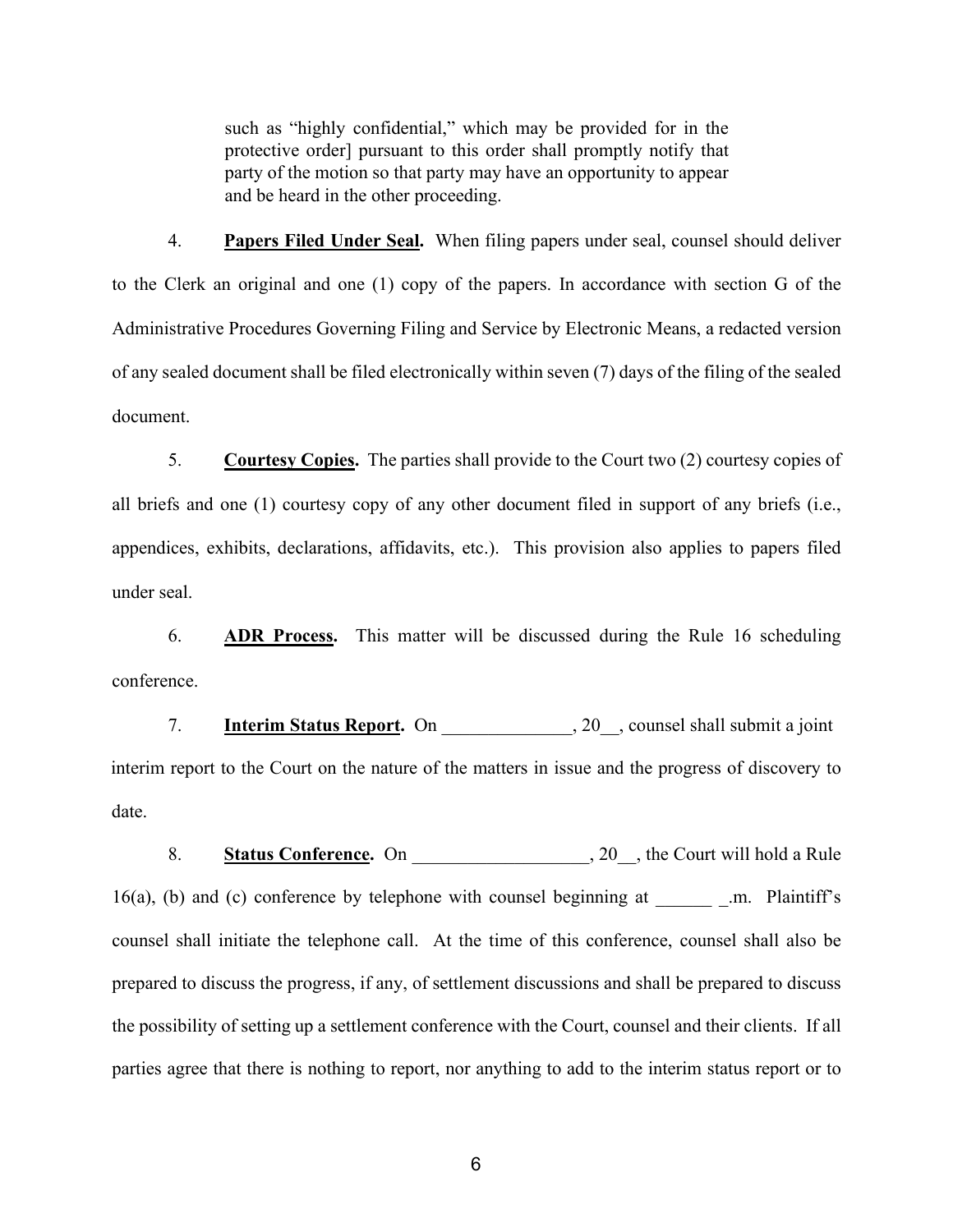this order, they shall notify the Court in writing before the conference is scheduled to occur, and the conference will be taken off of the Court's calendar.

9. Claim Construction Issue Identification. On or before  $\qquad \qquad , 20$ , the parties shall exchange a list of those claim term(s)/phrase(s) that they believe need construction and their proposed claim construction of those term(s)/phrase(s). This document will not be filed with the Court. Subsequent to exchanging that list, the parties will meet and confer to prepare a Joint Claim Construction Chart to be filed no later than  $, 20$ . The parties' Joint Claim Construction Chart should identify for the Court the term(s)/phrase(s) of the claim(s) in issue, and should include each party's proposed construction of the disputed claim language with citation(s) only to the intrinsic evidence in support of their respective proposed constructions. A copy of the patent(s) in issue as well as those portions of the intrinsic record relied upon shall be submitted with this Joint Claim Construction Chart. In this joint submission, the parties shall not provide argument.

10. **Claim Construction Briefing.** The Plaintiff shall serve, but not file, its opening brief, not to exceed 20 pages, on \_\_\_\_\_\_\_\_. The Defendant shall serve, but not file, its answering brief, not to exceed 30 pages, on \_\_\_\_\_\_\_\_\_\_\_. The Plaintiff shall serve, but not file, its reply brief, not to exceed 20 pages, on \_\_\_\_\_\_\_\_\_\_\_\_\_\_. The Defendant shall serve, but not file, its sur-reply brief, not to exceed 10 pages, on \_\_\_\_\_\_\_\_. No later than \_\_\_\_\_\_\_\_\_, the parties shall file a Joint Claim Construction Brief. The parties shall copy and paste their unfiled briefs into one brief, with their positions on each claim term in sequential order, in substantially the form below.

## **JOINT CLAIM CONSTRUCTION BRIEF**

I. Agreed-upon Constructions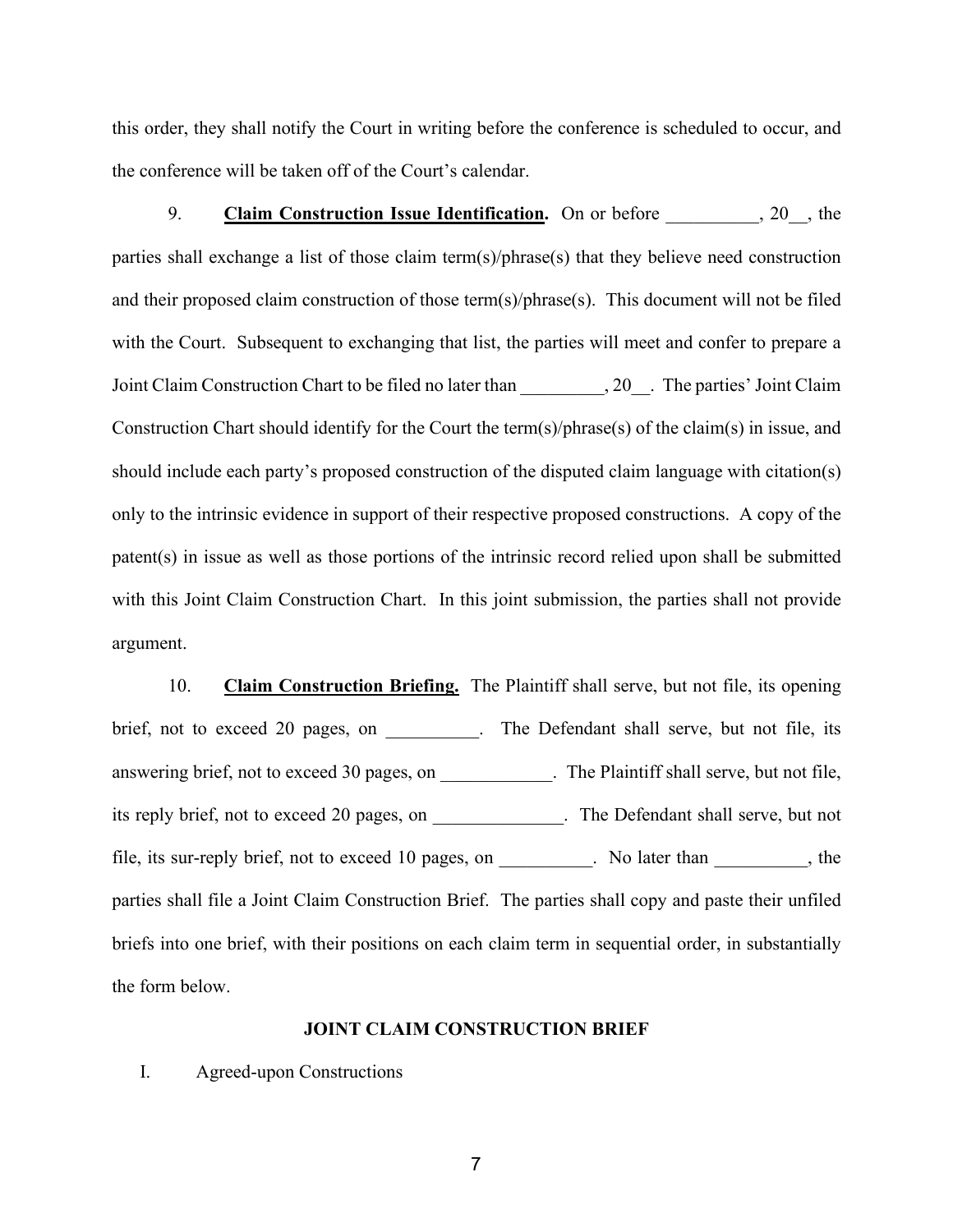II. Disputed Constructions

A. [TERM 1]

- 1. Plaintiff's Opening Position
- 2. Defendant's Answering Position
- 3. Plaintiff's Reply Position
- 4. Defendant's Sur-Reply Position
- B. [TERM 2]
	- 1. Plaintiff's Opening Position
	- 2. Defendant's Answering Position
	- 3. Plaintiff's Reply Position
	- 4. Defendant's Sur-Reply Position

Etc. The parties need not include any general summaries of the law relating to claim construction. If there are any materials that would be submitted in an appendix, the parties shall submit them in a Joint Appendix.

11. Beginning at \_\_\_\_\_\_\_.m. on \_\_\_\_\_\_\_\_\_\_\_\_\_\_\_\_, 20\_\_, the Court will hear evidence and argument on claim construction. The parties shall notify the Court, by joint letter submission, no later than the date on which their answering claim construction briefs are due: (i) whether they request leave to present testimony at the hearing; and (ii) the amount of time they would like to have allocated to them for the hearing.

12. The court shall issue its decision on claim construction on \_\_\_\_\_\_\_\_\_, 20\_.

13. **Case Dispositive Motions.** All case dispositive motions, an opening brief, and affidavits, if any, in support of the motion shall be served and filed on or before \_\_\_\_\_\_\_\_\_\_\_\_\_, 20\_\_ [a date approximately four months prior to the pretrial conference]. Briefing will be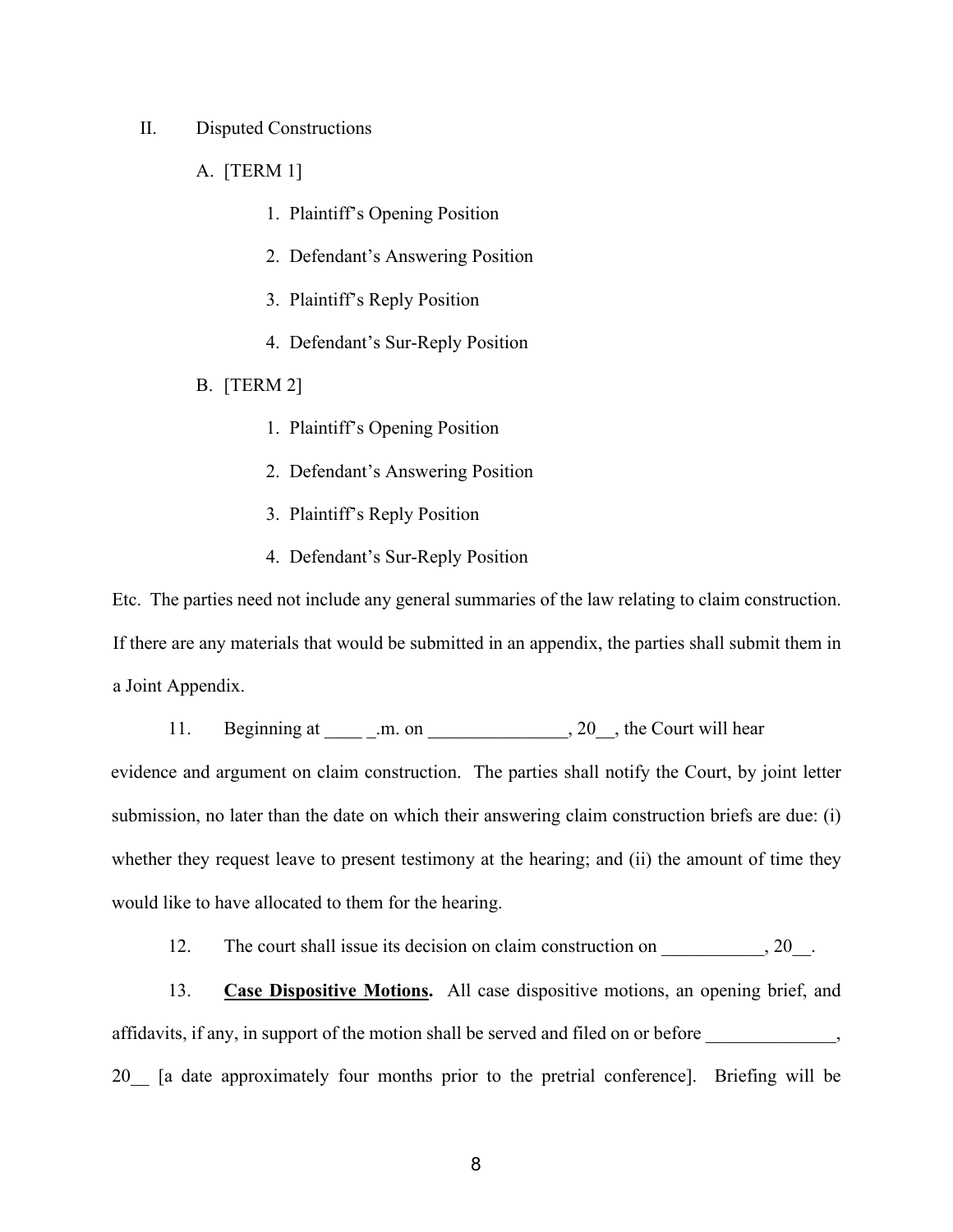presented pursuant to the Court's Local Rules, except as modified during the scheduling conference. If the matter is scheduled for a bench trial, no case dispositive motions shall be filed without prior authorization of the Court. No case-dispositive motion under Rule 56 may be filed more than ten (10) days before the above date without leave of the Court.

Any reference to exhibits in the briefs must refer to the specific pages of the exhibit proffered in support of a party's argument. If the exhibit is a deposition, both the page and line numbers must be specified.[3](#page-8-0)

14. **Applications by Motion.** Except as otherwise specified herein, any application to the Court shall be by written motion filed with the Clerk. Any non-dispositive motion should contain the statement required by Local Rule 7.1.1.

15. **Pretrial Conference.** On \_\_\_\_\_\_\_\_\_\_\_\_\_\_\_\_\_\_\_\_\_, 20\_\_, the Court will hold a Pretrial Conference in Court with counsel beginning at \_\_\_\_ .m. Unless otherwise ordered by the Court, the parties should assume that filing the pretrial order satisfies the pretrial disclosure requirement of Federal Rule of Civil Procedure 26(a)(3). The parties shall file with the Court the joint proposed final pretrial order with the information required by the form of Final Pretrial Order which accompanies this Scheduling Order on or before [a date 7 days before the Pretrial Conference], 20. Unless otherwise ordered by the Court, the parties shall comply with the time frames set forth in Local Rule 16.3(d)(1)-(3) for the preparation of the joint proposed final pretrial order. The Court will advise the parties at or before the above-scheduled pretrial conference whether an additional pretrial conference will be necessary.

<span id="page-8-0"></span><sup>&</sup>lt;sup>3</sup> For example, a reference to an exhibit that refers to the entire document will not be accepted and is not consistent with this provision.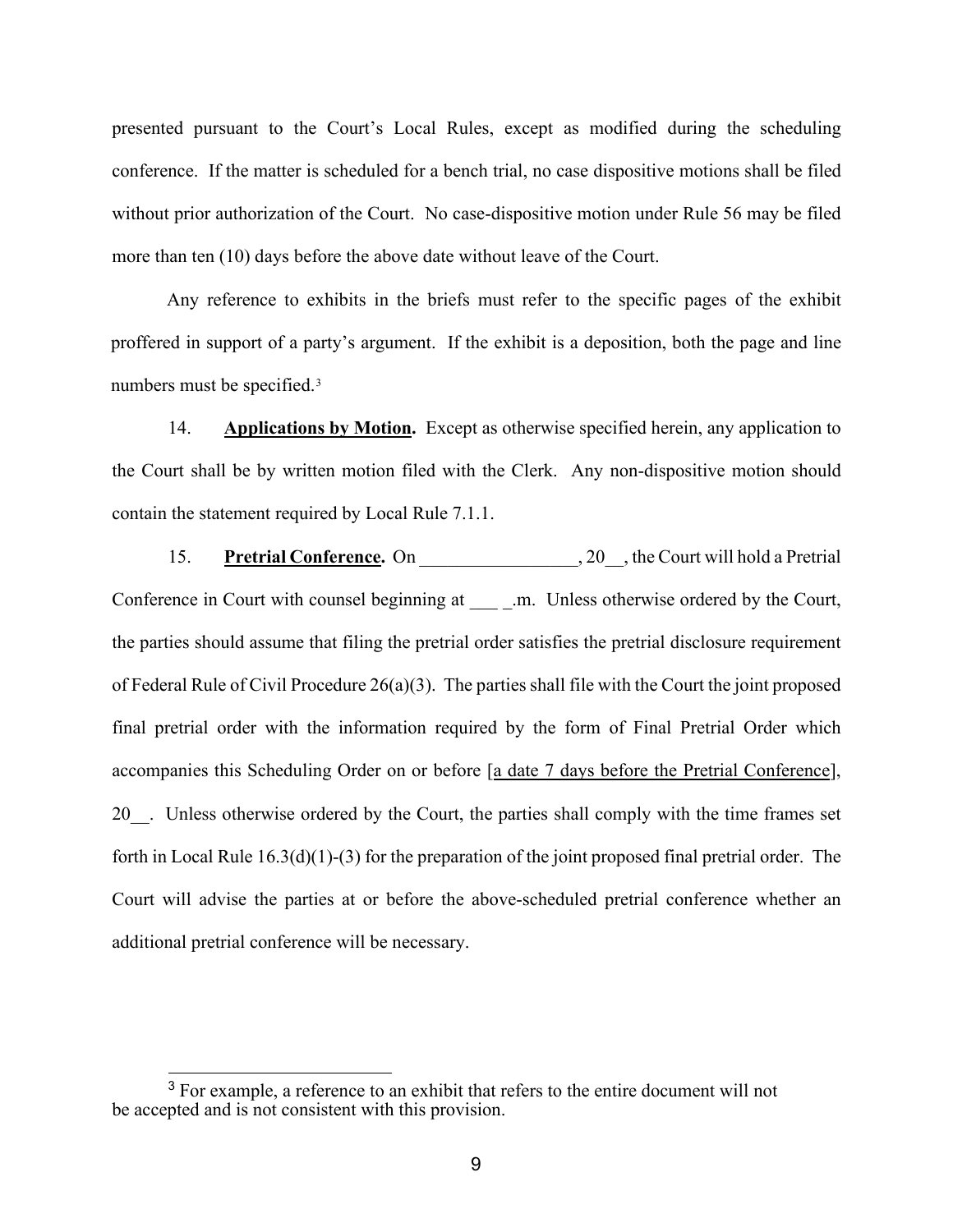16. The parties shall provide the Court two (2) double-sided courtesy copies of the joint proposed final pretrial order and all attachments. The proposed final pretrial order shall contain a Table of Contents.

17. **Motions** *in Limine***.** Motions *in limine* shall not be separately filed. All *in limine*  requests and responses thereto shall be set forth in the proposed pretrial order. Each party shall be limited to three (3) *in limine* requests, unless otherwise permitted by the Court. The *in limine* request and any response shall contain the authorities relied upon; each *in limine* request may be supported by a maximum of three (3) pages of argument and may be opposed by a maximum of three (3) pages of argument, and the party making the *in limine* request may add a maximum of one (1) additional page in reply in support of its request. If more than one party is supporting or opposing an *in limine* request, such support or opposition shall be combined in a single three (3) page submission (and, if the moving party, a single one (1) page reply), unless otherwise ordered by the Court. No separate briefing shall be submitted on *in limine* requests, unless otherwise permitted by the Court.

18. **Jury Instructions, Voir Dire, and Special Verdict Forms.** Where a case is to be tried to a jury, pursuant to Local Rules 47 and 51 the parties should file **joint** (i) proposed voir dire, (ii) preliminary jury instructions, (iii) final jury instructions, and (iv) special verdict forms three (3) full business days before the final pretrial conference. That submission shall be accompanied by a courtesy copy containing electronic files of these documents in Microsoft Word format, which shall be submitted to Rebecca Polito@ded.uscourts.gov.